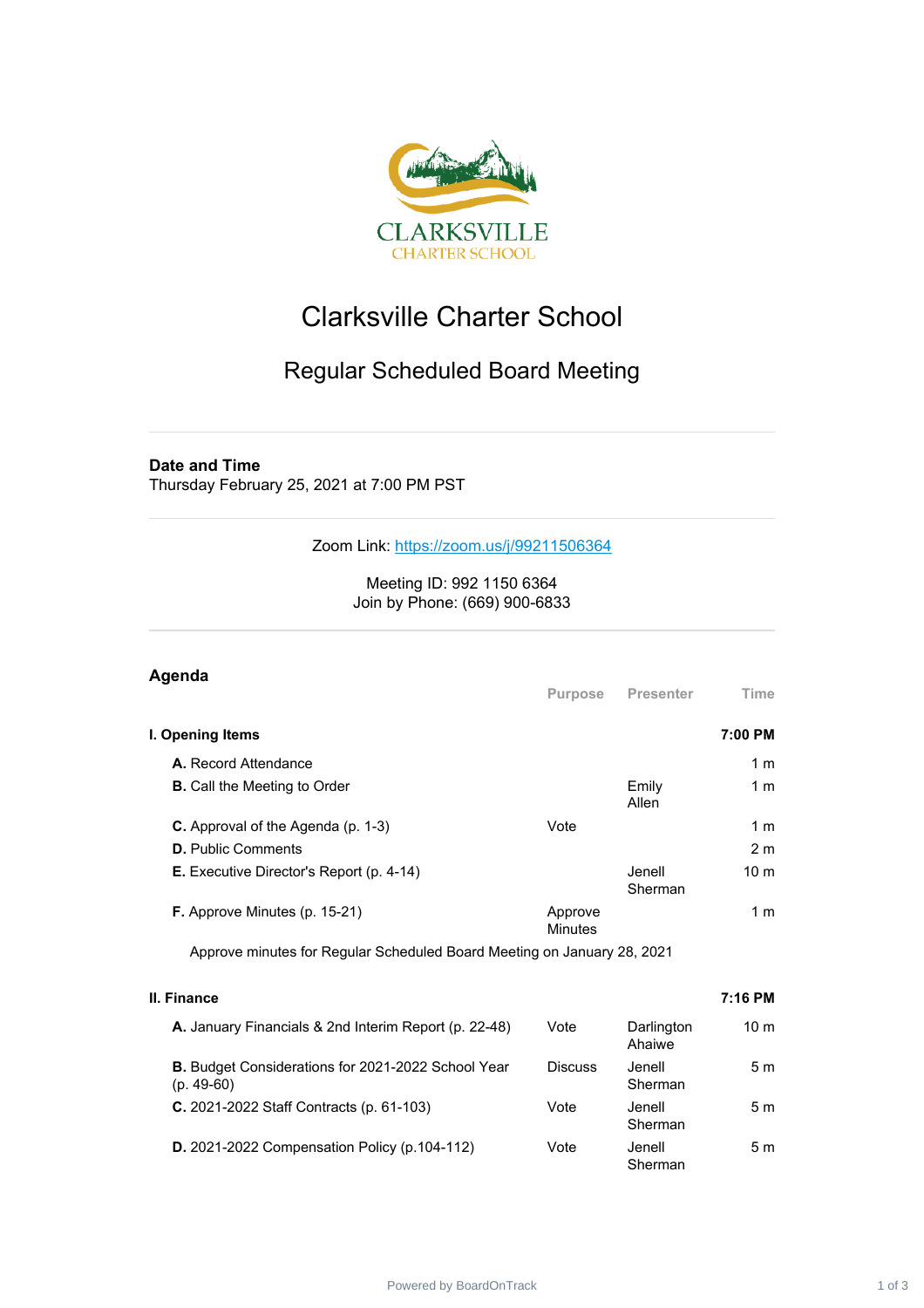| III. Academic Excellence                                                                           |                |                   | 7:41 PM         |
|----------------------------------------------------------------------------------------------------|----------------|-------------------|-----------------|
| A. Title IX Sexual Harassment Policy & Grievance<br>Procedures (p. 113-125)                        | Vote           | Jenell<br>Sherman | 5m              |
| <b>B.</b> Transgender & Gender Nonconforming Students<br>Policy (126-132)                          | Vote           | Jenell<br>Sherman | 5 <sub>m</sub>  |
| C. Anti-Harassment / Discrimination / Intimidation /<br>Bullying / Retaliation Policy (p. 133-139) | Vote           | Jenell<br>Sherman | 5 m             |
| <b>IV. Operations</b>                                                                              |                |                   | 7:56 PM         |
| A. Notice of Non-Discrimination (p. 140-142)                                                       | Vote           | Jenell<br>Sherman | 5m              |
| <b>B.</b> Comprehensive Safety Plan 2021-2022 (p. 143-246)                                         | Vote           | Jenell<br>Sherman | 5 m             |
| C. 2021-2022 Enrollment Dates (p. 247-248)                                                         | Vote           | Jenell<br>Sherman | 2 m             |
| D. Auditor Selection (p. 249-291)                                                                  | Vote           | Jenell<br>Sherman | 5 m             |
| E. Board Resolution - Withdraw Relationship From<br>ThinkSuite (p. 292-293)                        | Vote           | Jenell<br>Sherman | 5 <sub>m</sub>  |
| F. Board Resoluition - Withdraw Membership From<br>CharterSAFE Joint Powers Authority (p. 294-295) | Vote           | Jenell<br>Sherman | 5 m             |
| G. CSO Board Member Nomination (p. 296-298)                                                        | Vote           | Jenell<br>Sherman | 5 m             |
| V. Governance                                                                                      |                |                   | 8:28 PM         |
| A. Board Self Evaluation (p. 299-317)                                                              | Vote           | Jenell<br>Sherman | 10 <sub>m</sub> |
| <b>B.</b> Board Adhoc Commitee: Budget and Finance (p.<br>$318 - 324$                              | Vote           | Emily<br>Allen    | 10 <sub>m</sub> |
| <b>VI. Closing Items</b>                                                                           |                |                   | 8:48 PM         |
| A. Board of Director's Comments & Requests                                                         | <b>Discuss</b> |                   | 2 m             |
| B. Announcement of Next Regular Scheduled Board<br>Meeting                                         | <b>FYI</b>     |                   | 1 <sub>m</sub>  |
| March 25, 2021 at 7:00 p.m.                                                                        |                |                   |                 |
| C. Adjourn Meeting                                                                                 | Vote           |                   |                 |

Public Comment Rules: Members of the public may address the Board on agenda or non-agenda items through the teleconference platform, Zoom. Zoom does not require the members of the public to have an account or login. Please either utilize the chat option to communicate to the administrative team of your desire to address the Board or simply communicate orally your desire to address the Board when the Board asks for public comments. Speakers may be called in the order requests are received. Comments are limited to 2 minutes each, with no more than 15 minutes per single topic. If a member of the public utilizes a translator to address the Board, those individuals are allotted 4 minutes each. If the Board utilizes simultaneous translation equipment in a manner that allows the Board to hear the translated public testimony simultaneously, those individuals are allotted 2 minutes each. By law, the Board is allowed to take action only on items on the agenda.